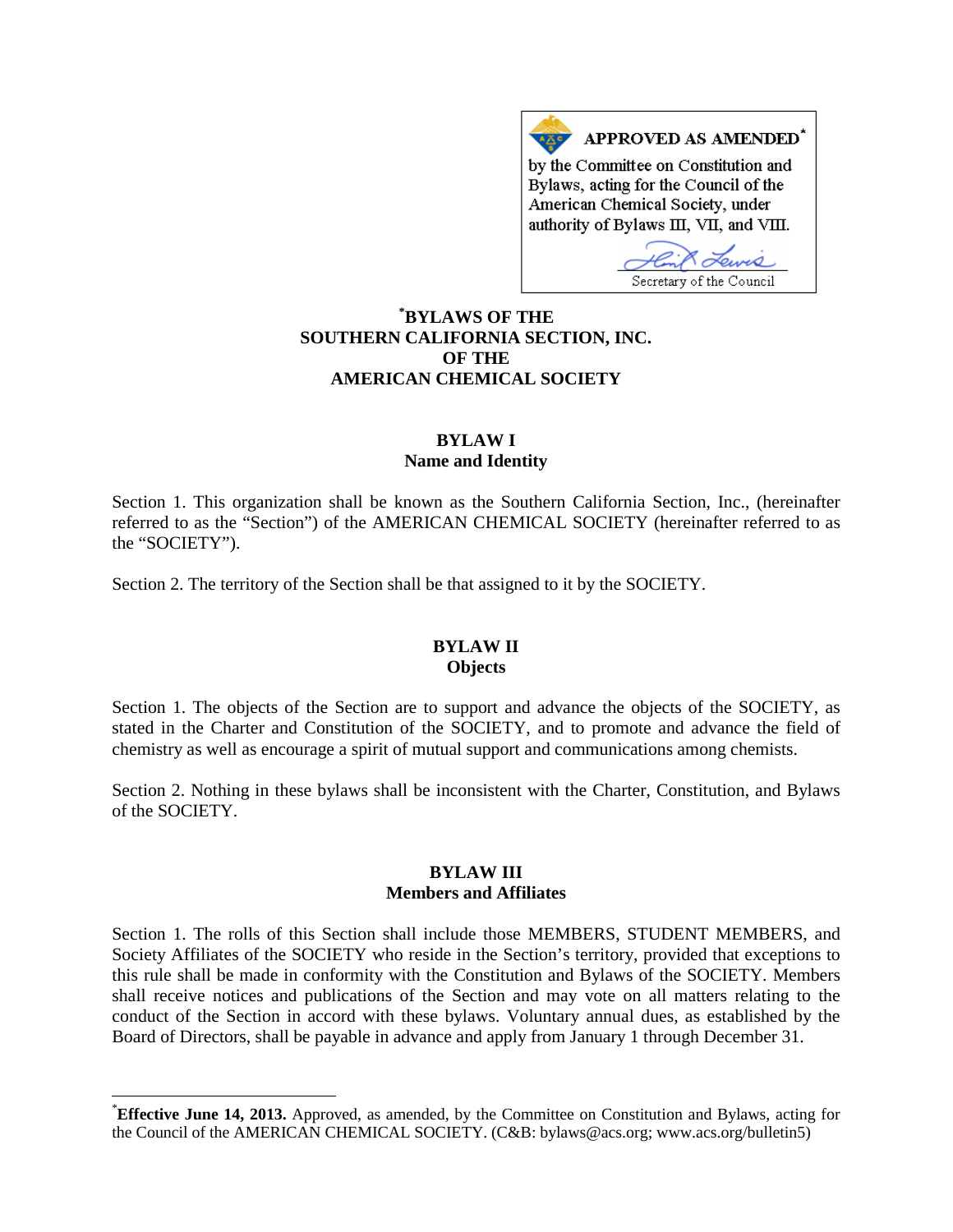Section 2. STUDENT MEMBERS shall have such rights and privileges as are accorded them by the Constitution and Bylaws of the SOCIETY. However, a STUDENT MEMBER may not hold an elective position of the Section.

Section 3. Society Affiliates shall have such rights and privileges as are accorded them by the Constitution and Bylaws of the SOCIETY. However, they may not vote for or hold an elective position of the Section, may not vote on Articles of Incorporation and bylaws of the Section, and may not serve as voting members of the Executive Committee.

Section 4. Local Section Affiliates shall be persons ineligible for membership in the SOCIETY who are not Society Affiliates, who are interested in the promotion of chemistry, who reside in the Section's territory, who have been nominated by two members, and who have been approved by the Executive Committee. Each Local Section Affiliate shall receive the notices and publications of the Section and may participate in all local activities of the Section save those of holding office and voting. Annual dues required of Local Section Affiliates must be at least \$2.00 a year, the actual amount to be established by the Board of Directors, and shall be payable in advance to apply from January 1 through December 31.

# **BYLAW IV Officers and Their Duties**

Section 1. The officers of this Section shall be members of the Section who are MEMBERS of the SOCIETY and shall consist of a Chair, a Chair-Elect, the Immediate Past Chair, and a Secretary– Treasurer. The Chair shall be deemed the Chief Executive Officer for the purpose of the laws of the State of California under which the corporation exists.

Section 2. The Chair shall preside at the meetings of the Section and of the Executive Committee. Except for the Program Committee, the Internal Affairs Committee, and the Publications Committee, the Chair shall appoint the chairs of standing and special committees and other such special representatives as deemed necessary. The Chair will be the officer responsible for supervision of Section employees. The Chair shall assume all such other duties usual to the office.

Section 3. The Chair-Elect shall be Vice-Chair and shall assume the duties of Chair whenever the absence of that officer or other emergency makes such action necessary. The Chair-Elect shall also serve as the chair of the Program Committee beginning in September of the term as Chair-Elect and extending through August of the term as Chair.

Section 4. The Secretary-Treasurer shall have charge of all books, records, and properties of the Section except those assigned to another officer of the Section. The Secretary-Treasurer shall assume the duties of Chair in the absence of both that officer and the Chair-Elect, or whenever an emergency makes such action necessary. The Secretary-Treasurer shall issue notices of meetings to the members and affiliates and shall perform all such other duties usual to the office, including the particular duties required by the Constitution and Bylaws of the SOCIETY. The Secretary-Treasurer shall also forward to the Executive Director of the SOCIETY an annual request for the Section's funding allotment, the report of which will prepared by the Financial Manager as described elsewhere in these bylaws.

Section 5. The Immediate Past Chair shall prepare the Section's annual report of the activities of the preceding year and present it to the Board of Directors for conveyance to the Executive Director of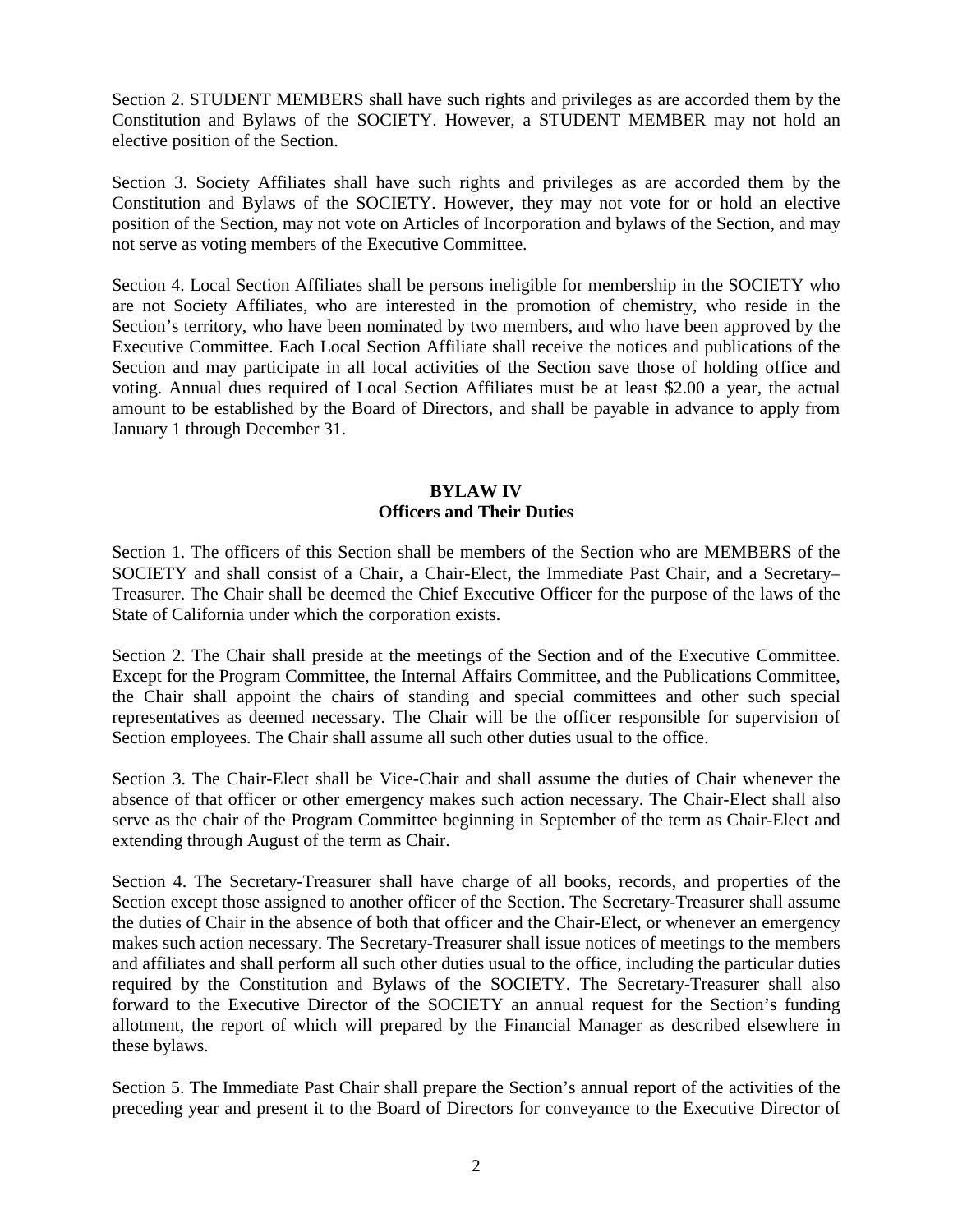the SOCIETY. The Immediate Past Chair shall also serve as the chair of the Internal Affairs **Committee** 

## **BYLAW V Board of Directors**

Section 1. The Board of Directors ("Board") shall consist of the Chair, the Chair-Elect, the Secretary-Treasurer, the Immediate Past Chair, and three Directors-at-Large (these being the three Members-at-Large, as described elsewhere in these bylaws, of the Executive Committee whose terms expire in the current year). In case of a vacancy among the Directors-at-Large, the position is to be filled by appointment by the Chair from the other Members-at-Large of the Executive Committee.

Section 2. Subject to the limitations of the Articles of Incorporation and the California Corporation Code, the Board shall exercise all corporate powers and control all the business affairs of this nonprofit corporation on behalf of the members of the Section.

Section 3. The Board shall hold a regular business meeting to approve the annual budget prior to the beginning of the next fiscal year. Additional meetings may be held at the request of the Chair or of any four members of the Board. Four of the members shall be required for a quorum, and a majority vote of those voting shall be required for taking action.

Section 4. The Board shall elect, from the members of the Section qualified to hold office, the Financial Manager, the editor of *SCALACS* as described elsewhere in these bylaws, and the members of the Budget Committee, which shall include the Chair-Elect, the Financial Manager, and the Editor of *SCALACS*. The Board shall appoint all employees.

Section 5. The Board shall be the custodian of any funds of the Section of a permanent character, such as an endowment fund or the like, now existing or which may be established. The Board shall audit the reports of the Financial Manager.

### **BYLAW VI Councilors and Alternate Councilors**

Councilors and Alternate Councilors shall be elected from the MEMBERS of the Section for threeyear terms by ballot distributed to the members. The number of Councilors and Alternate Councilors so elected each year shall be determined in accordance with the Bylaws of the SOCIETY.

# **BYLAW VII Executive Committee**

Section 1. There shall be an Executive Committee consisting of the Chair, the Chair-Elect, the Secretary-Treasurer, the Financial Manager, the Immediate Past Chair, nine Members-at-Large (three elected each year), the chairs of the standing committees, the editor of *SCALACS*, and other special representatives that are appointed by the Chair and approved by the Executive Committee. Councilors and Alternate Councilors shall be *ex officio* members of the Executive Committee, if they are not already regular members by virtue of holding an office or appointive position.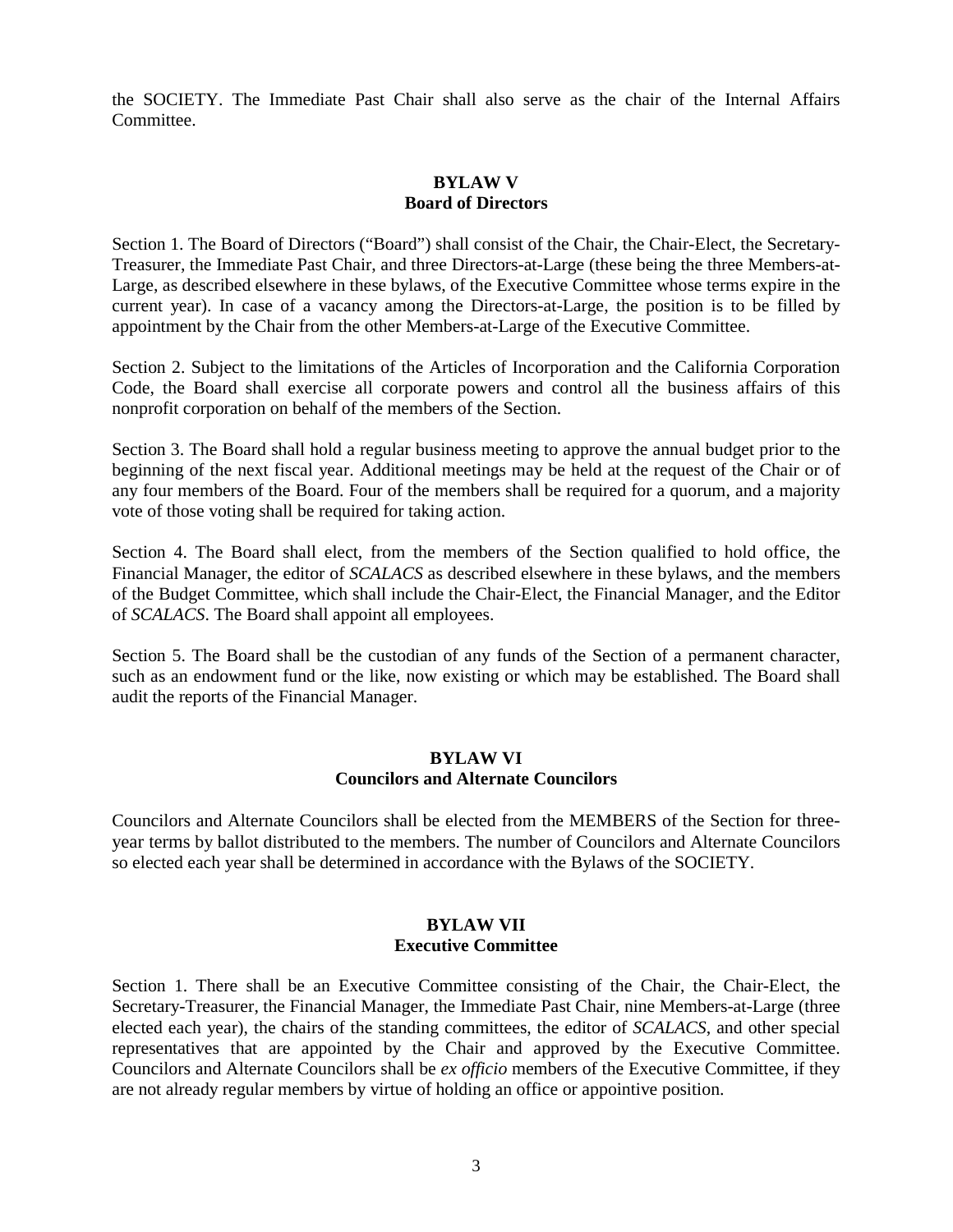Section 2. Except as specifically provided herein, the Executive Committee shall have the duties and obligations delegated to it by the Board and shall serve in an advisory capacity to the Board in the management and direction of the Section.

Section 3. The Financial Manager shall collect all income and revenues of the Section, shall make all disbursements, and shall render semi-annual and annual accounting statements to the Board. The Financial Manager shall also prepare the annual request for the Section's funding allotment that the Secretary-Treasurer is to forward to the Executive Director of the SOCIETY.

Section 4. A quorum of the Executive Committee consists of at least six members from the group of elected officers, Councilors or Alternate Councilors, and Members-at-Large. Any action taken shall require a majority vote of the members present.

Section 5. The Executive Committee shall hold at least two regular meetings annually and may hold additional meetings as needed at the call of the Chair or any eight members of the Executive Committee.

### **BYLAW VIII Manner of Election, Terms of Office, and Fiscal Year**

Section 1. The Chair-Elect, Secretary-Treasurer, Councilors and Alternate Councilors, and Membersat-Large of the Executive Committee shall be elected in a manner that allows the Section to meet its reporting obligations to the SOCIETY, and those elected shall assume office the following January 1 for terms set forth in these bylaws.

Section 2. In the May issue of *SCALACS*, the chair of the Nominations, Elections, and Awards Committee shall announce the forthcoming election and list the offices to be filled. The announcement shall call attention to the position in these bylaws for nomination by petition and state that all petitions must be received by the Nominations, Elections, and Awards Committee by September 1. A petition to nominate shall clearly identify the person nominated, state the office for which the person is to be a candidate, provide the year(s) in which the person nominated should serve, and bear the signatures of 10 or more members of the Section in support of the petition.

Section 3. On or before October 15, the Nominations, Elections, and Awards Committee shall prepare the election ballot. The ballot will include the name of any eligible candidate for any position who has been validly nominated by petition and ideally include at least two nominees for each vacancy. All nominees, whether nominated by petition or chosen by the Nominations and Election Committee, shall become candidates only if they indicate a willingness to serve if elected.

Section 4. On or before November 15, the Secretary-Treasurer shall distribute to each member a ballot that carries the names of the candidates that were put forth by the Nominations, Elections, and Awards Committee and/or petition. To be valid, a voted ballot or ballot results must be received by the Secretary-Treasurer by the ballot due date, which shall be not less than two weeks or more than six weeks from the date of its distribution. The Secretary-Treasurer will certify and convey the ballots or ballot results to the Nominations, Elections, and Awards Committee, which will tally or validate the votes. The results of the election will be reported in *SCALACS*.

Members may cast one vote each for the offices of Chair-Elect and Secretary-Treasurer. The candidate receiving the largest number of votes for each office will be declared the winner. Ties will be decided by the drawing of lots by the Chair of the Section, in the presence of the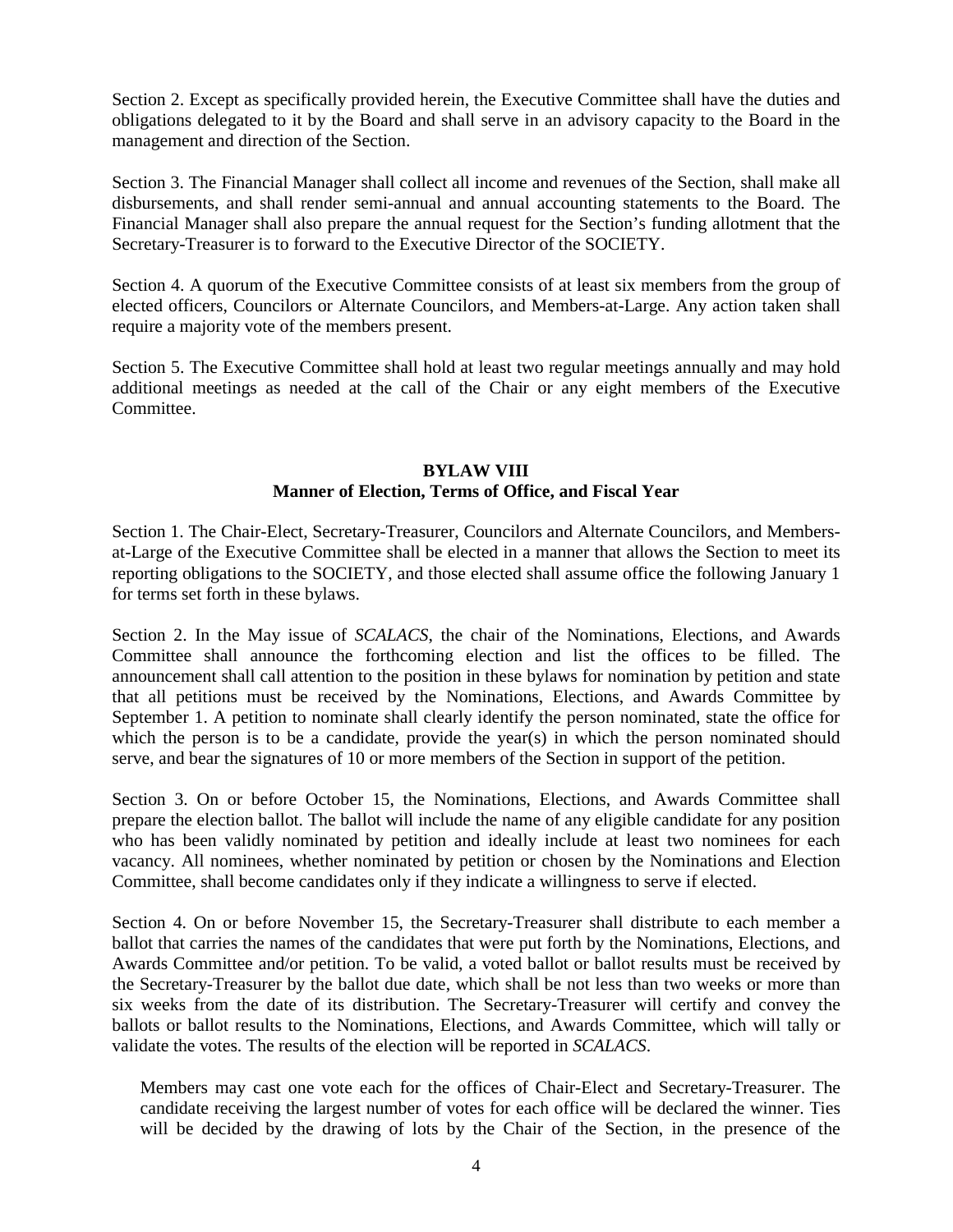contesting candidates if they so choose. Each member may cast three distinct votes for the Members-at-Large of the Executive Committee. Those candidates receiving the three largest numbers of votes will be declared the winners. Each member may cast a number of distinct votes for Councilors equal to the number of openings for the three-year terms beginning the following year. That number of candidates receiving the largest numbers of votes will be declared Councilors. Alternate Councilors will be chosen by ranking the remaining Councilor candidates in order of votes earned so as to fill the available three-year terms for the next year. If an already seated Alternate Councilor is elected to a new three-year term, he or she vacates the prior term, the latter of which will be filled by the next eligible candidate. In the event that a member casts more than one vote for a single candidate in an election for either a Member-at-Large or a Councilor, the repetitive vote(s) shall not be counted in the election totals.

Section 5. The Chair of any year will assume the office of Immediate Past Chair as of January 1 of the following year for the term of one year. The Chair-Elect of any year will assume the office of Chair as of January 1 of the following year for the term of one year.

Section 6. The Secretary-Treasurer resulting from the balloting of any year will assume office as of January 1 of the following year for a term one year.

Section 7. The Members-at-Large of the Executive Committee, Councilors, and Alternate Councilors resulting from the balloting of any year will assume office as of the next January 1 for a term of three years. The unsuccessful candidates for the offices of Members-at-Large of the Executive Committee shall be arranged in order according to the number of votes received, and this shall govern their succession respectively to any vacancies arising in the offices for which they were candidates for the first year of those terms only. This pool of alternates will be replaced each year by those candidates not receiving sufficient votes for election. When required, members of this pool will ascend to any term of office becoming vacant.

Any vacancies in the positions of Councilors shall be filled by Alternate Councilors of the same terms. Alternate Councilors will ascend to Councilor based on the larger number of votes earned in the election in which they were elected.

Vacancies in the Alternate Councilor positions will be filled by a pool established from the unelected Councilor candidates from the year a vacancy occurs in the same manner as is used for replacement of Members-at-Large of the Executive Committee.

Section 8. If a vacancy in the office of Secretary-Treasurer occurs after an election, it shall be filled by a MEMBER appointed by the Board. That officer so appointed shall be considered to have been elected by the members of the Section. In the case of any vacancy in the office of Chair, the then Chair-Elect shall act in the place of the Chair for the period of the vacancy and, as of the next January 1, shall assume the office of Chair for the regular term of one year. During such a period of time in which the Chair-Elect is acting in the place of the Chair, the Board shall appoint a MEMBER to perform the duties of the Chair-Elect for the remainder of the term.

Section 9. The fiscal year of the Section shall be from January 1 to December 31.

### **BYLAW IX Recall of Elected Officials**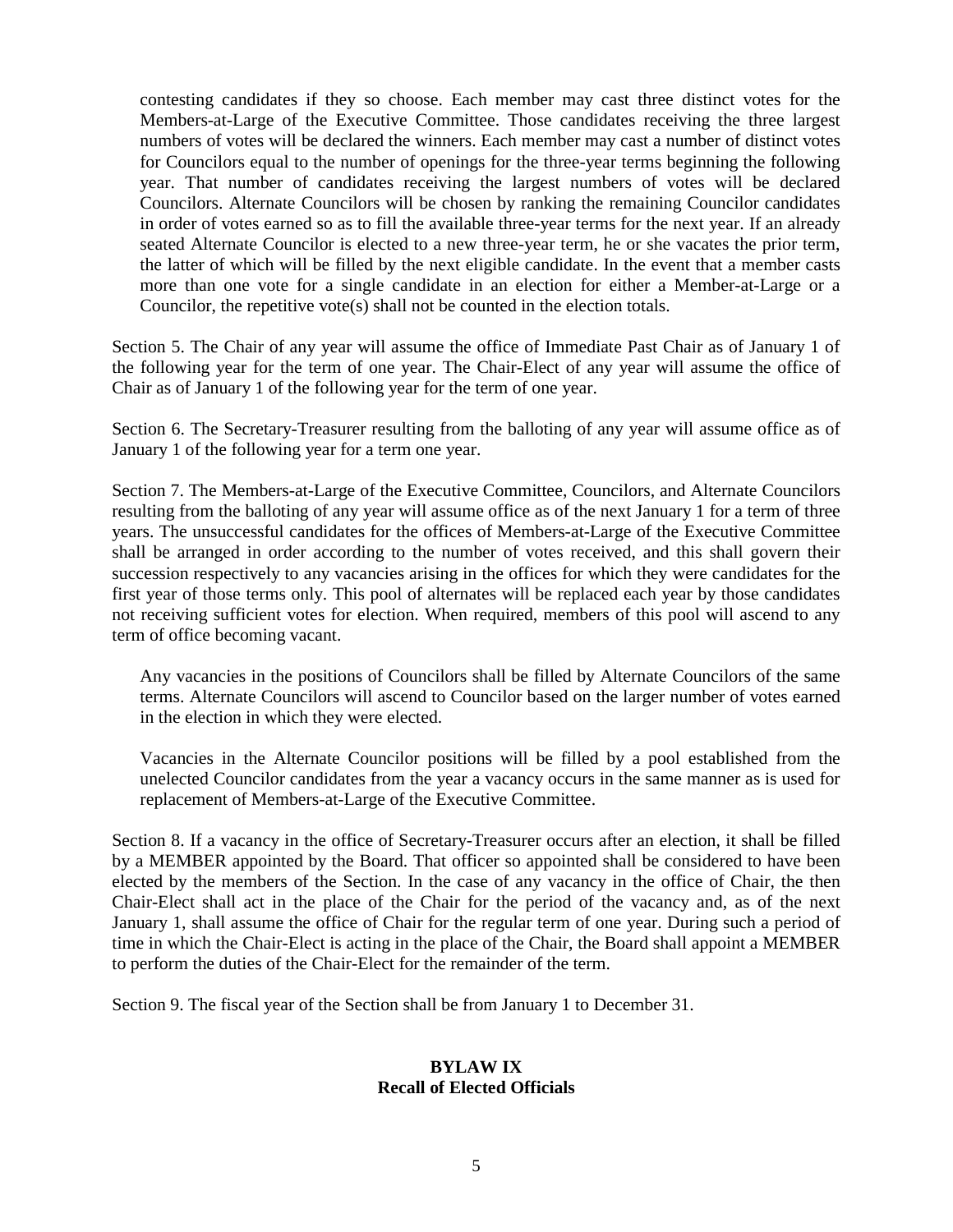Section 1. The elected officials of the Section (officers or elected Executive Committee members) are subject to recall for neglect of duties or conduct injurious to the SOCIETY. Recall procedures are not applicable to Councilors and Alternative Councilors elected by Local Sections.

Section 2. The recall of an official shall be initiated when a signed petition is received, indicating in writing the specific charges and reasonable substantiating evidence is submitted to the Chair from at least five voting members of the Section. In the event the Chair is the official in question, the Chair-Elect shall act as Chair by receiving the petition and assuming the duties of the office of Chair with respect to this issue until the issue is resolved.

Section 3. The Chair shall, without delay, determine that the petitioners are aware of the gravity of their actions and the procedures to be followed. The Chair shall seek an alternate resolution to the problem and a withdrawal of the petition at this time. In the absence of a resolution to the problem, the Chair shall present the issue to the Executive Committee as a new business item at the next Executive Committee meeting.

- a. The Executive Committee shall promptly continue the recall process or dismiss the petition as ill-founded or find an alternative solution to the problem. The Chair shall promptly inform the petitioners and the official of the decision of the Executive Committee.
- b. If the proceedings continue, the Chair shall assign the duties of the official to another qualified member of the Section until the issue is resolved.
- c. If the proceedings continue, the official shall be offered an opportunity to answer the allegations in the petition before the Executive Committee.

Every reasonable effort shall be made to contact the official throughout this procedure. That effort shall include a certified letter to the last known address on the official SOCIETY membership rolls. Upon notification, the official shall have thirty (30) days to make a written response to the allegations. The Executive Committee shall decide whether to proceed after studying the official's response. The Chair shall inform the official and the petitioners of the decision of the Executive Committee.

If no contact with the official can be made after a reasonable effort, the Executive Committee may remove the official in question with a two-thirds (2/3) vote of the remaining members.

- d. If the proceedings continue, the official shall choose one of the following options:
	- (1) The official may resign.
	- (2) The official may request a recall vote in the same manner as the original election, which must be consistent with the Section bylaws. The voting membership shall be informed, through brief written statements prepared by the Executive Committee and the official, of the issues involved with the recall vote. Both statements shall be distributed to the voting membership before the vote is taken.
	- (3) The official may request a hearing and a recall vote by the remaining members of the Executive Committee. A two-thirds (2/3) vote of the remaining members of the Executive Committee shall be required to recall the official.
	- (4) The official may choose not to respond and thus forfeit the position.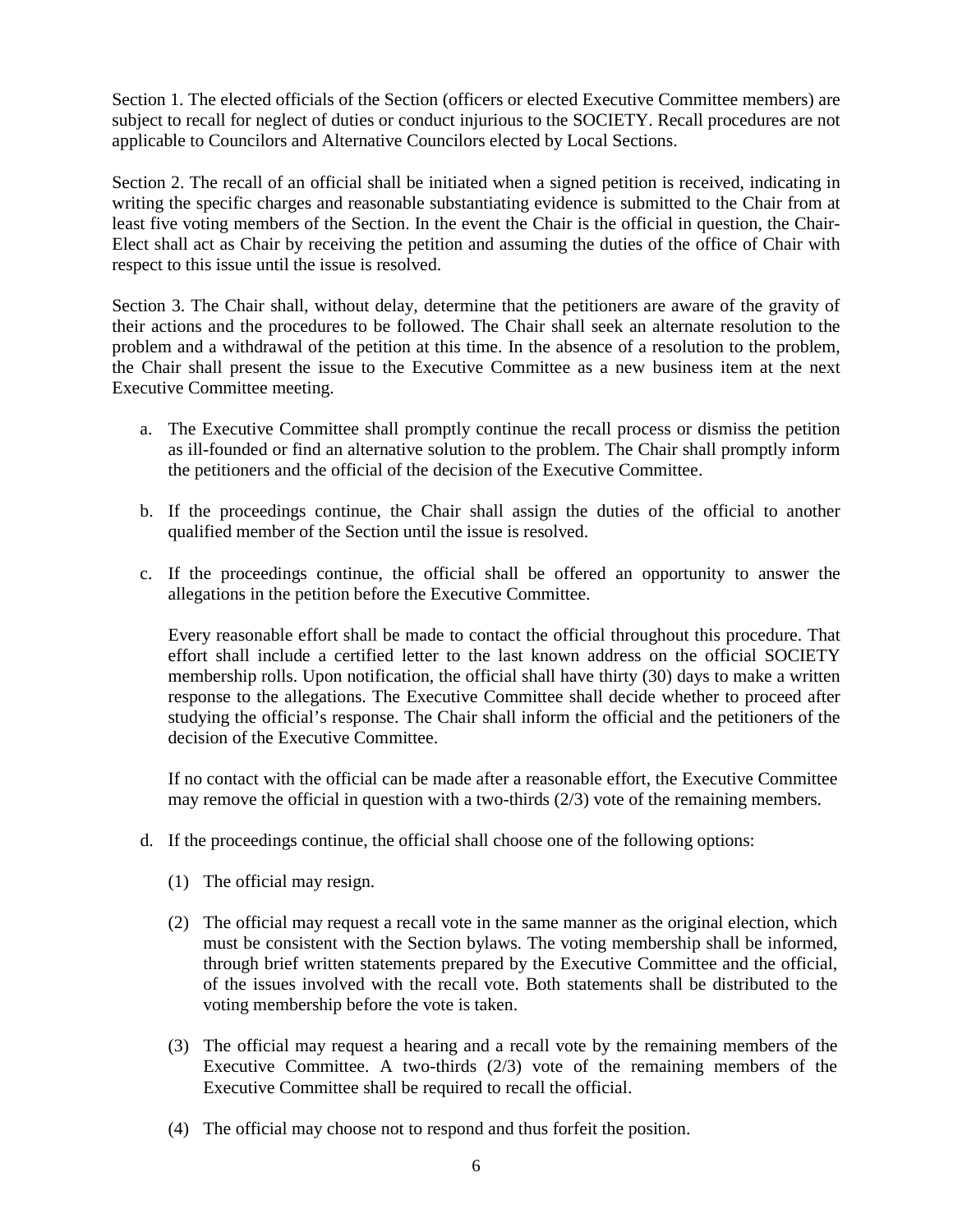Section 4. The vacancy provisions of these bylaws shall be used to fill a vacancy caused by a recall process. The membership of the Section and the Executive Director of the SOCIETY shall be informed of the results of the recall process and the replacement of the official.

## **BYLAW X Committees**

Section 1. Appointments to the standing committees shall be made by the Chair of the Section with the approval of the Executive Committee. Except where stated otherwise, each standing committee shall consist ideally of at least three members. Each standing committee may have subcommittees consisting ideally of at least three members with a subcommittee chair usually appointed by the chair of the standing committee. The Chair of the Section shall be an *ex officio* member of each standing committee. All funds received by committees shall be deposited with the Financial Manager.

Section 2. The standing committees shall include the Budget Committee; the Internal Affairs Committee; the Nominations, Elections, and Award Committee; the Publications Committee; and other committees as established by the Executive Committee for the proper operation of the Section.

Section 3. Ad hoc committees may be appointed at any time for specific tasks and shall be dissolved upon completion thereof.

Section 4. Probationary standing committees may be established by a majority vote of the Executive Committee. The chair of a probationary standing committee shall be appointed by the Chair of the Section and shall be a nonvoting member of the Executive Committee. After two years of activity, a probationary standing committee may become a standing committee upon a two-thirds  $(2/3)$ affirmative vote of the Executive Committee.

Standing committees may be dissolved or reduced to probationary status by a minimum twothirds (2/3) vote of the Executive Committee.

## **BYLAW XI Meetings and Publications**

Section 1. A regular Section meeting in January or February shall be considered the annual meeting of the membership of the Section. Twenty-five members shall be required for a quorum and, except for amendments to these bylaws, only a majority vote of those voting shall be necessary for taking action on a motion. Business may be transacted by a quorum present at any meeting of the Section and will be governed by current *Robert's Rules of Order Newly Revised*.

Section 2. The Section shall publish a bulletin to be called *SCALACS*. This bulletin shall be the official publication of the Section and shall be issued periodically. A directory issue will be published when recommended by the Board. *SCALACS* shall contain announcements of regular meetings of the membership.

### **BYLAW XII Amendments**

Section 1. These bylaws shall be amended as follows: